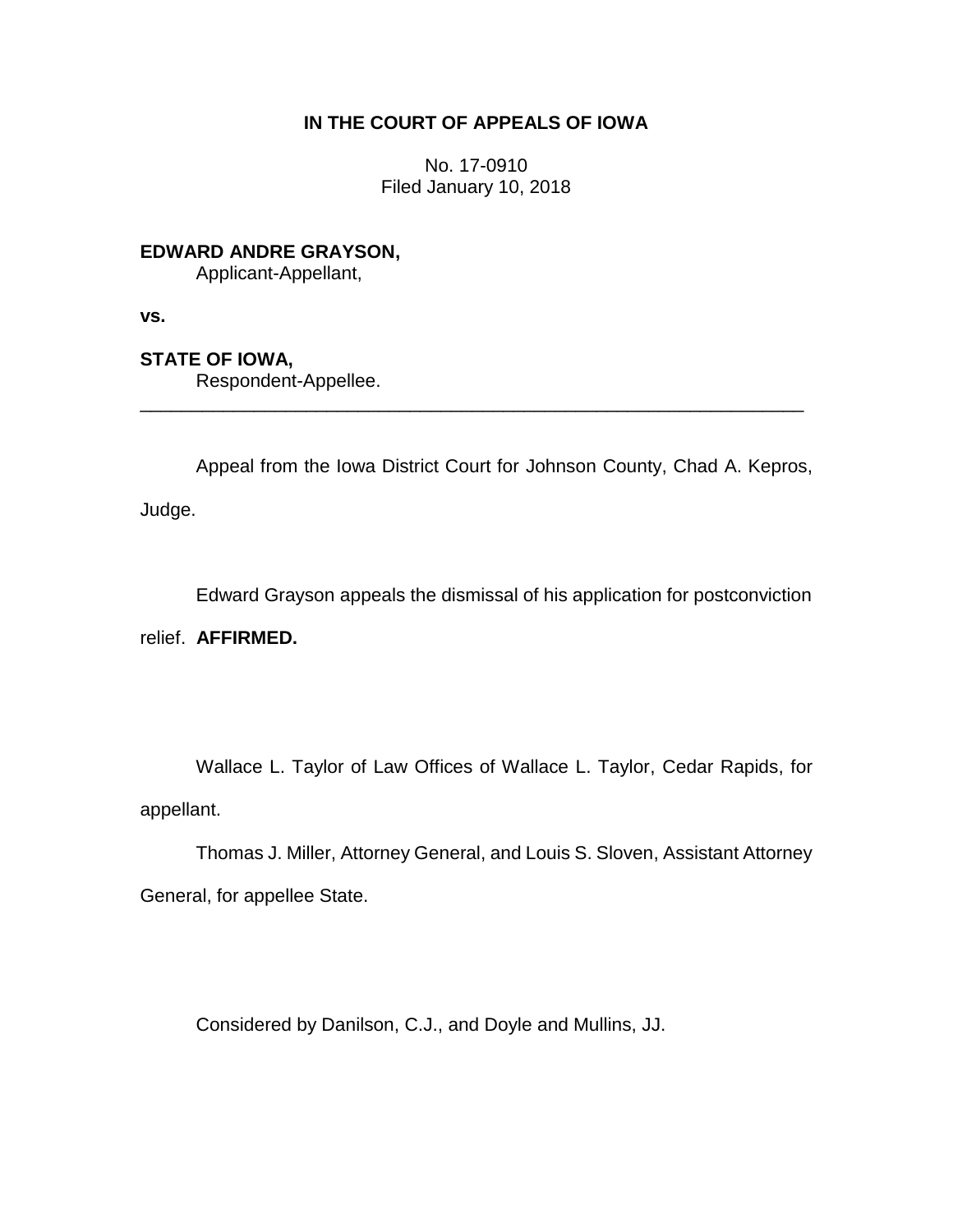**DOYLE, Judge.**

A jury convicted Edward Grayson of first-degree kidnapping in 1996. Grayson has since initiated several postconviction-relief (PCR) actions to challenge his conviction. *See, e.g.*, *Grayson v. State*, No. 15-1382, 2016 WL 6652357, at \*1 (Iowa Ct. App. Nov. 9, 2016). This appeal concerns his most recent PCR application, which was dismissed in May 2017 based on the time limit set forth in Iowa Code section 822.3 (2017) (requiring PCR applicants to file "within three years from the date the conviction or decision is final or, in the event of an appeal, from the date the writ of procedendo is issued"). Grayson claims the time bar does not apply to his claim, which is based on alleged newly discovered evidence. *See* Iowa Code § 822.3 (stating the time limitation "does not apply to a ground of fact or law that could not have been raised within the applicable time period").

We review dismissals of PCR applications based on the statute of limitations for correction of errors at law. *See Harrington v. State*, 659 N.W.2d 509, 519 (Iowa 2003). If substantial evidence supports the trial court's fact findings and the court correctly applied the law, we affirm. *See id.* at 520.

In order to demonstrate a claim based on newly discovered evidence falls under the exception to the time bar in section 822.3, a PCR applicant must show

(1) that the evidence was discovered after the verdict; (2) that it could not have been discovered earlier in the exercise of due diligence; (3) that the evidence is material to the issues in the case and not merely cumulative or impeaching; and (4) that the evidence probably would have changed the result of the trial.

*Id.* at 516 (citation omitted).

2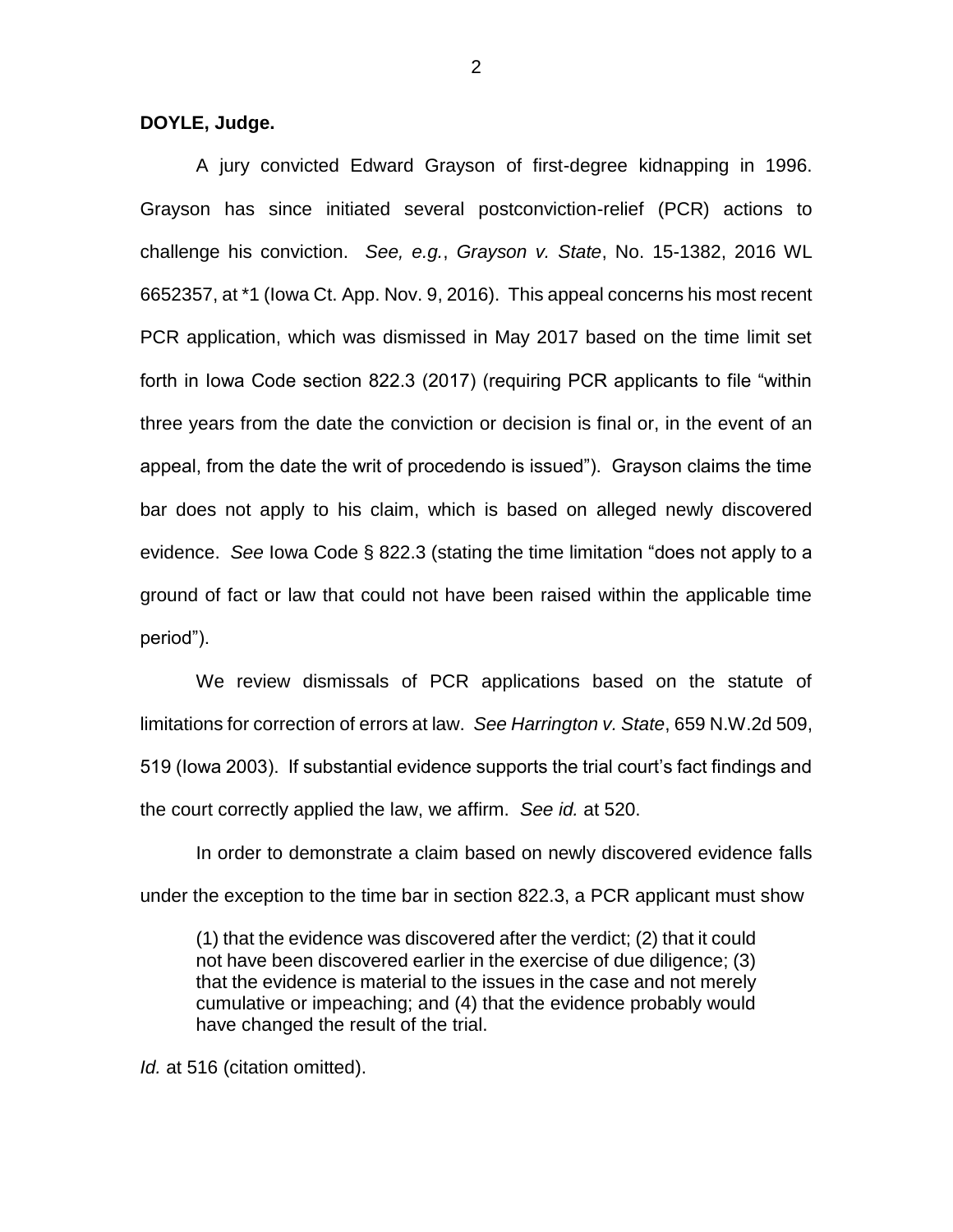The alleged newly discovered evidence concerns the name of a gas station in Oxford that Grayson stopped at with the women he kidnapped. Grayson claims that he did not discover the name of the gas station until January 2017. He argues that the evidence is relevant because if he had known the name of the gas station, he could have obtained exculpatory evidence from a gas station witness or its surveillance video.

Grayson's claim of newly discovered evidence fails. Even though Grayson did not learn the name of the gas station until January 2017, he is unable to show it could not have been discovered earlier in the exercise of due diligence. Grayson's presence at the gas station presupposes his knowledge of its existence, even if he was unable to recall its name. Exculpatory evidence that is known to the defendant at the time of trial—even if it is unavailable to the defendant at trial is not newly discovered evidence. *See Jones v. Scurr*, 316 N.W.2d 905, 910 (Iowa 1982). Furthermore, Grayson is unable to show that knowing the name of the gas station would have changed the outcome of the trial. Rather, he speculates that the name of the gas station would have led to the discovery of evidence that he speculates to be exculpatory. Mere speculation as to the existence of exculpatory evidence is insufficient to show such evidence probably would have changed the outcome of trial. The district court properly dismissed Grayson's PCR action as untimely.

We have reviewed the remaining claims, including pro se claims, Grayson has raised on appeal. Having found that none merit granting Grayson relief, we affirm.

3